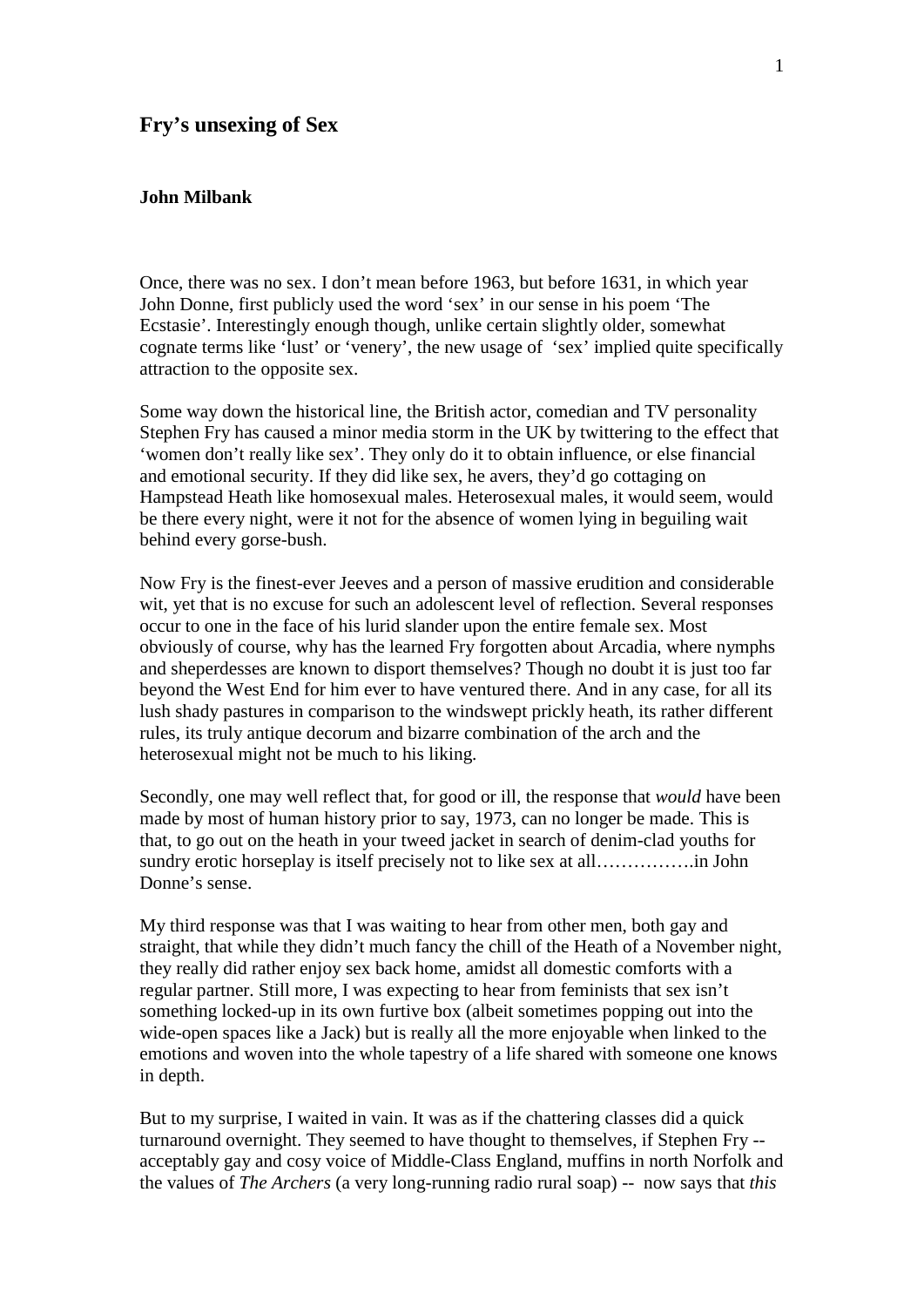is what sex is like, then he must basically be right. We already more or less accept his view that the Bible is a load of old cobblers, and so lets keep the horses, sexual intrigue and drinking down at *The Bull* in *The Archers* plot, but dispense with tense readings of marriage banns along with the equally tense meetings of parish councils.

As a result, seemingly, of this rapid revision in mores, all males remained in embarrassed silence, while many lightweight liberal feminists rushed into print in order to assure us that *of course* they were longing to have sex with strangers on the heath, but didn't Fry know about all the male dangers out there, which prevent women from realising the full potential of their libido? To which might well retort, don't these 'feminists' know just how dangerous consorting with rough trade etc so often is? It is true that some of them confessed that they rather lamely preferred the 'sharing a dirty secret' thing which fidelity allowed, but they hastened to add that this *was just their personal choice.*

Why should one find these responses perturbing? I suggest because here feminism betrays everything it rightly stands for by making a certain model (not of, course, the only available one) of specifically male homosexuality – since there are no lesbians out there on the Heath either – normative for 'sex' in general.

For surely this model involves maleness writ large. An *uber*machismo which doesn't need to concern itself with women who just don't seem to get what life is really all about: pleasure without responsibility or commitment, variety of investment confirming a self-congratulatory preening in the ever-expanding exercise of personal choice and power over others. No-one has written more effectively than gay men themselves about how the wrong kind of gay culture of cultic secrecy and elite licence can reinforce a corruptly patriarchal British establishment, which includes a despising of women. I think here especially of Allan Hollinghurst's lyrically beautiful and yet chilling *The Swimming-Pool Library.* 

Feminists ignore this danger at their peril. It is one thing to tolerate homosexuality, but quite another to make the most coldly promiscuous tendency within male gay culture culturally prescriptive.

And this should call forth a deeper historical and critical reflection. All of us must rejoice that no one any longer gets arrested, and few get harassed, for things which they get up to on the Hampstead Heights. Yet those, many of them Anglican Christians, who rightly campaigned in the UK to decriminalise homosexual practice and to make it socially acceptable, never imagined that this should mean a rigid parity between hetero and homosexuality in every respect -- for example with regard to marriage and procreation. This was because they did not as yet think of these two human tendencies as two different examples of one and the same univocal phenomenon of nature – namely 'sex', now newly understood as indifferent to gender. Rather they assumed that homosexuality is a particular orientation – whether natural or cultural or both – with its own specific legitimate needs that can be accorded corresponding legal rights and appropriate modes of social recognition. They sought geometric equity, not arithmetic equality, which is never truly just because it rides roughshod over human differences.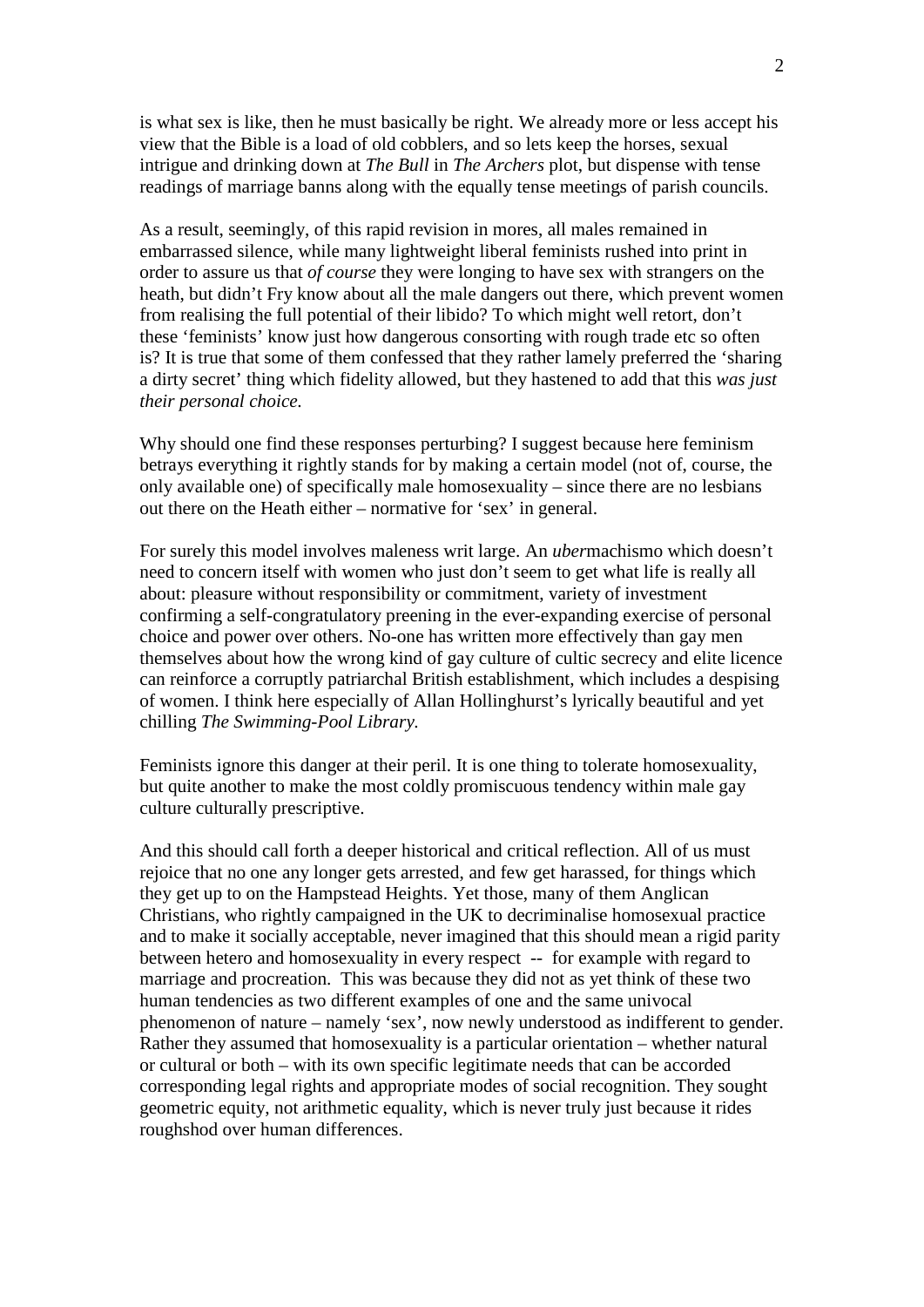What we have today instead is the idea of 'sex' as something that either is, or else should be, implausibly independent of gender and procreation *altogether and in ever way.* (And only poor readers will ignore these qualifiers and imagine that I am here attacking condoms.)

Implausible, because that would suggest that we can really will ourselves entirely away from our biology and our unconscious impulses. And undesirable as well as implausible, because this biology yokes our most intimate and egotistic passions to the most unselfishly ecstatic of ends – having children -- which ensures the continuation of the species and of human society down the ages. Equally, since our bodies as opposed to our souls are tied to a generic identity, they can most easily surpass narcissism at this generic level through attraction towards what is generically different in one particular and *opposite* respect: namely the difference of sex.

Without any reference *whatsoever* to these twin modes of joyful and yet selfless ecstasy, 'sex' must be desexed, unsexily reduced to the mere quirks of individual desires and satisfactions, such that the soul's full capacity for the ecstatic is denied through being tied to a generic merely 'human' body that cannot in consequence escape itself. This mode of unsexed sex is, in essence, sheerly mechanical, impersonal and masturbatory. Indeed it is *more* self-bound than most masturbation, whose fantasy pays sad tribute to the real. In principle it might be of any body (not even necessarily a humanly animal one) for absolutely anything. This is one reason for our hysteria over the issue of child abuse: our new understanding of sex gives us no clear grounds for explaining why it is wrong, other than the vulnerable idea that sex with minors must, by definition, always be coercive.

In this context we forget that normal homosexuals do not desire simply 'anything', as if any desire was legitimate, but adult members of their own sex. Somehow, for whatever range of reasons, it is the specific otherness of other mature members of their own sex towards to whom they are sexually drawn. And narcissism of the body is often avoided here through a re-invention of generic difference in terms of agedifference, class-difference, national-difference, role-difference, simulated genderdifference and complementarity of opposite character etc. Likewise homosexual love is frequently orientated to the future either through various modes of child-rearing, the education of others or common shared projects.

Nevertheless, the new understanding of sex as fundamentally private and nonrelational tends to be most of all exemplified by one particular 'hard' male gay culture of cold promiscuity. This is because it seems to nominalistically refuse all lure of generic alterity in whatever mode, and so all non-narcissism of the body. Thus it also refuses any sense of being 'bound by the other' as opposed to the other being the mere occasion for the incitement and exercise of one's own desires.

Whether we are gay or straight, male or female, this surely opens up a bleak prospect, thoroughly in tune with the impersonal but narcissistic exigencies of late capitalism.

So let's all take courage and agree to denounce Fry as for the present stuck in a hideous hybridity of fake-fogey and mock-modishness wrapped up in one awkwardif-dazzling human bundle. We need instead a more truly paradoxical mode of radical conservatism or conservative radicalism. This might give us the confidence to say